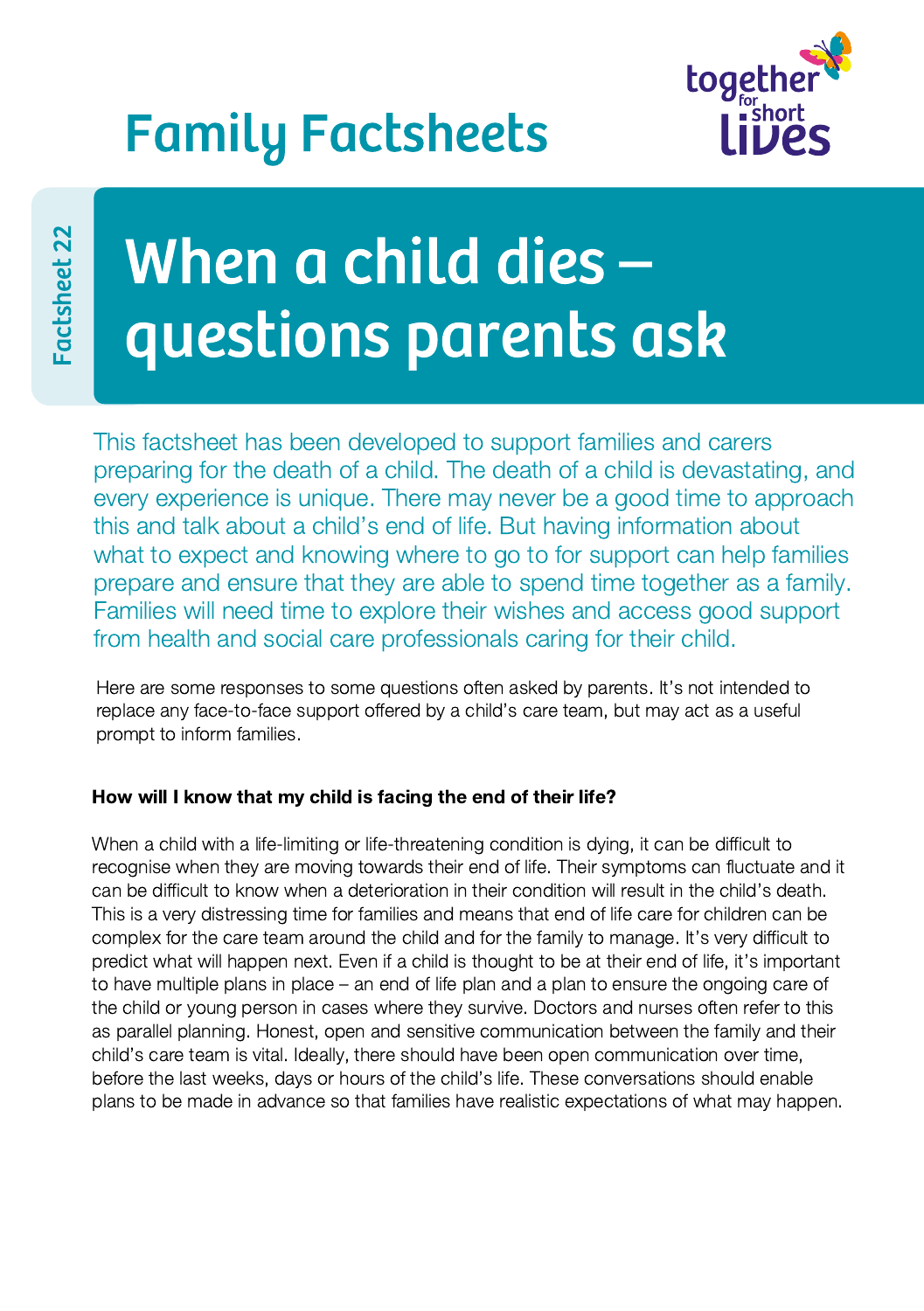

#### What about our wishes for our child's end of life?

Professionals caring for seriously ill children often talk about an Advance Care Plan or an end of life plan. Sometimes these plans have other names, for example an end of life wishes document.

An end of life plan captures the discussions between families and professionals about a child's care and brings together a family's wishes and the needs of their child into a practical plan relating to care at the time of death. Having this plan in place ensures the best quality of life for the child, and the best possible death. If you are not sure about what plans are in place, do talk to those professionals who are caring for your child.

#### Do we have a say on where our child dies?

Every child's needs will be unique, and choices about where end of life care will be provided depends on many factors

including the child's individual care needs, the family's preferences and doctor and medical team's opinion about treatment, and where the care can be delivered safely. At all times professionals will ensure that decisions taken are in the child's best interests and that the child's welfare is central to all considerations. However, the family's preferred choice of the place of their child's end of life care may be limited by local resources and the child's condition.

It's important that when the time comes, loved ones are close by, with privacy and space, whether the death occurs in hospital, at home or in a children's hospice.

Options for where end of life care may take place should be discussed as part of the end of life planning. It is important that families discuss their wishes with the team caring for their child. Every effort should be made to support the family (parents, siblings, grandparents and other extended family) to spend time together, caring for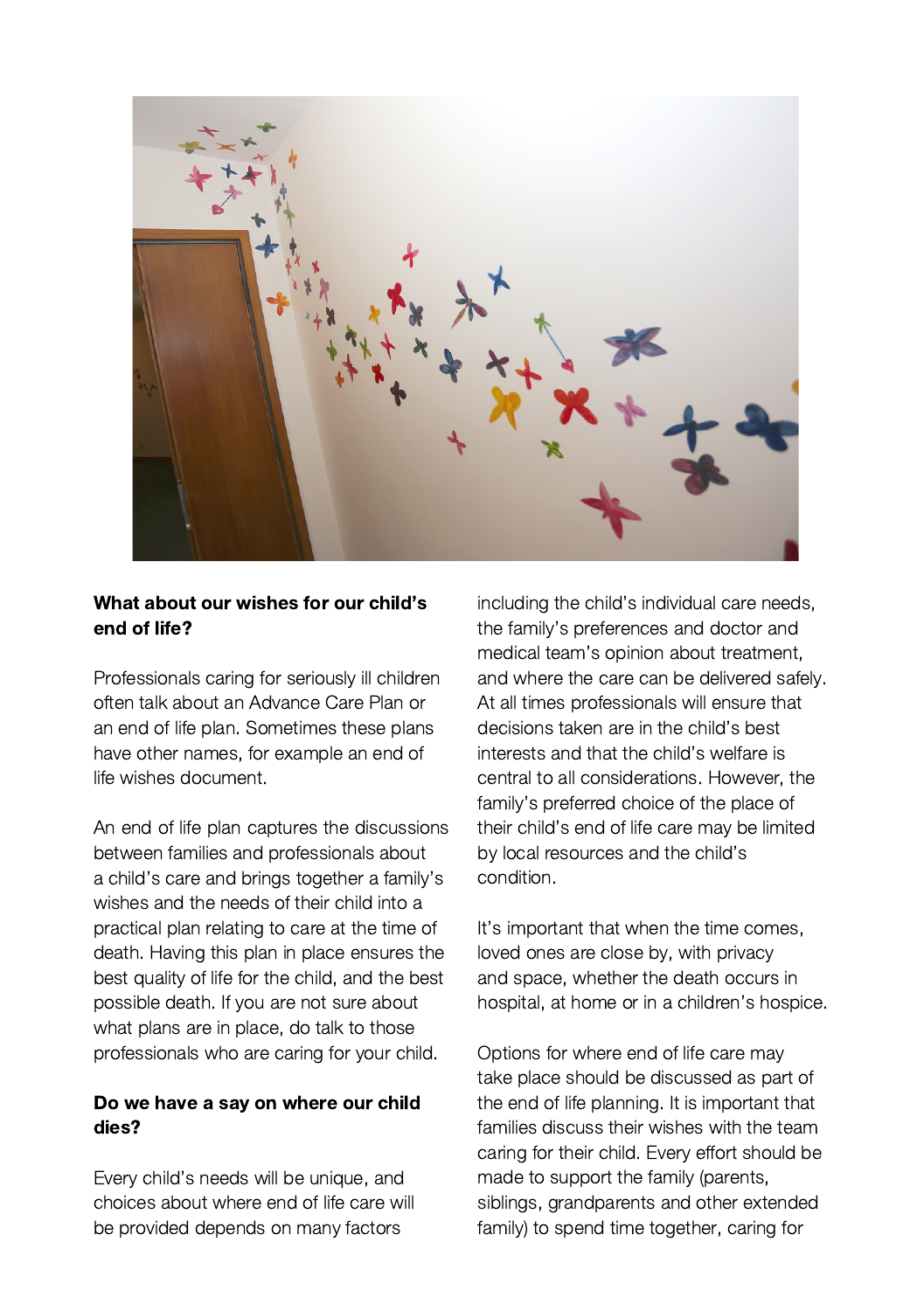their child and building memories that they can cherish in the months and years to come.

#### What happens after their death?

Families need to have time and privacy with their child in the hours and days following their death. They need to know that almost anything they decide is possible, including moving the child's body to another place. There are special cooling mattresses that can be used to enable a child's body to be taken home. Some families may choose to use the 'cool room' at a children's hospice. It's important for families to explore what's possible with the team caring for their child. It can be helpful for families to care for their child's body during the hours or days after their death. This may be the only time when they feel that they can truly 'parent' their child, free from medical equipment, tubes and monitors. Some families may wish to take a lock of their child's hair, make hand or footprints and some like to take photographs of their child at peace.

Some families will want to carry out cultural rituals or have spiritual wishes which are individual to them. These needs should be discussed and the family supported to achieve these important rituals which can help to bring healing and closure.

Whether a child's death was expected or not, it is important to understand why children die. Following the death of a child, a Child Death [Review](https://www.togetherforshortlives.org.uk/get-support/supporting-you/family-resources/standards-framework-childrens-palliative-care/) is undertaken when information about the circumstances of their death is collected and summarised from records held by ambulance services, hospitals, community health services, schools, police, children's services and other agencies.

Discussions about post-mortem may need to take place and families will need sensitive and clear information to help them with any decisions about this. There are a number of reasons for a post mortem to be carried out, whether this is the choice of the family, a coroner's request or a request from professionals caring for the child.

#### What support will be available for bereaved families?

Bereavement is unique to every individual. Families start to grieve from the moment they find out their child is likely to die young and they will need bereavement support throughout their child's life, death and beyond.

No one knows how they will feel or react after the death of a child. People describe a 'rollercoaster' of emotions, ranging from numbness to furious anger, profound sadness to perhaps a certain relief. Some parents may wonder if they will ever feel positive or happy again. It is important for families to trust their own instincts about what is right for them as individuals. Other family members and friends may experience or express grief differently, which can be difficult. Children grieve in different ways to adults and the bereavement needs of brothers and sisters and other children should be recognised and supported.

Children's hospices offer bereavement support to families and there are lots of specialist bereavement charities. Visit Together for Short Lives' website or call the Helpline to explore what support is available locally.